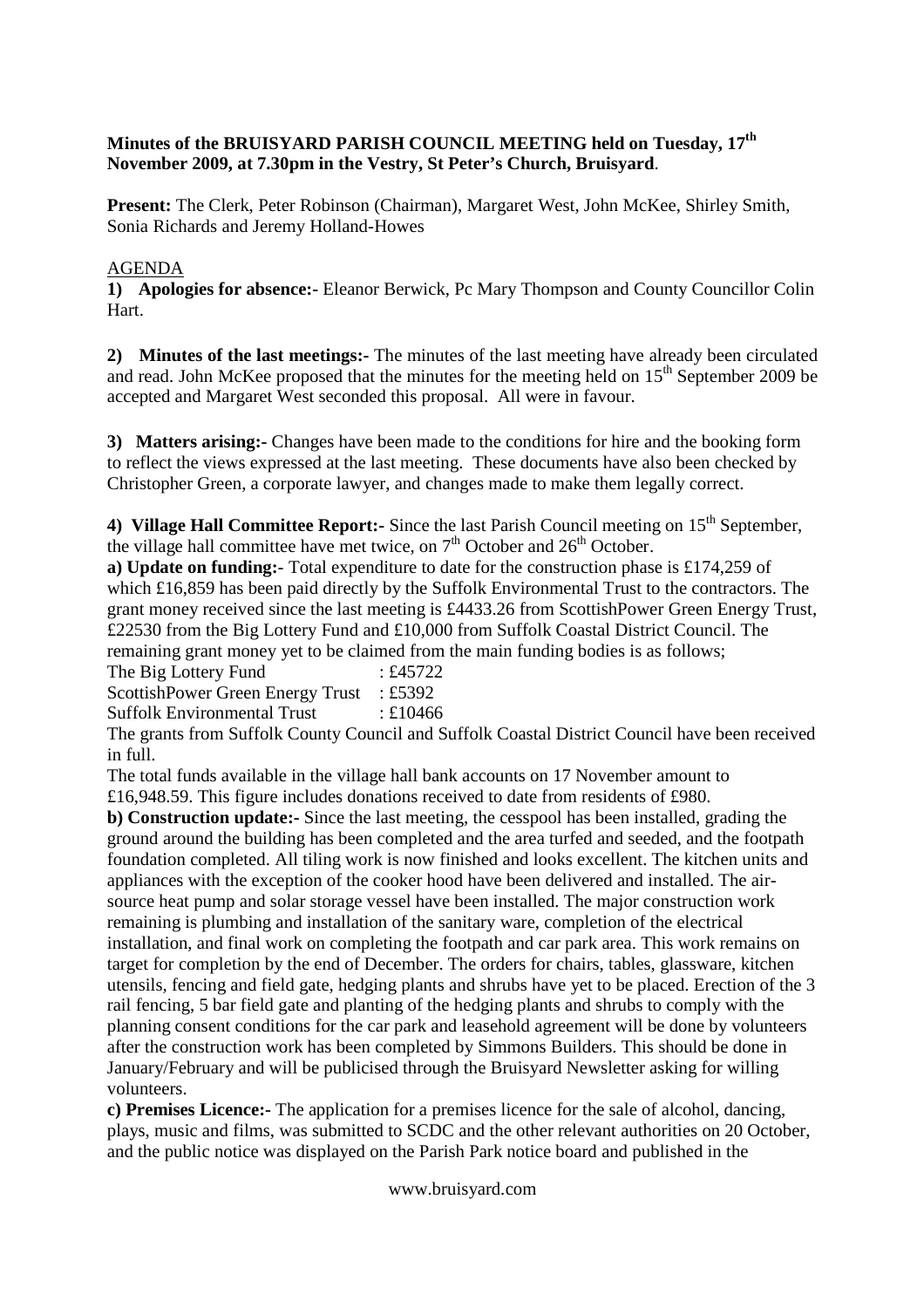November Bruisyard Newsletter. The application has bee made under the new regulations applying to village halls in which the need for a Designated Premises Supervisor is no longer needed with the responsibility for supervising compliance with the licence being with the Village Hall committee. This is the first application to SCDC under this new regulation. The decision on granting the premises licence should be made in early December.

The Members were concerned that the alcohol licence ending at 10:30pm would put prospective hires who would like to hold a party in the hall. The clerk will confirm with the Secretary of the Village Hall Committee that it is possible to have an extension to the licence for these events.

. **5) Resignation of Councillor Shirley Smith**:- Shirley Smith wishes to tender her resignation from the Parish Council for personal reasons with effect from the January meeting.

**6) Financial Matters:- a)** Payment to Simmons Builders Ltd:-

**i**) A cheque of £26,820.62 was issued from the Abbey Reserve account on the  $10<sup>th</sup>$  October for work carried out in September. Margaret West proposed that this was in order and Sonia Richards seconded this proposal and all agreed.

**ii)** Simmons Builders Ltd has not tendered an invoice for the work carried out in October to date. John McKee proposed that their invoice be paid on receipt Sonia Richards seconded this proposal and all agreed.

**b)** Shirley Smith proposed that it was in order to have paid Essex and Suffolk Water £25.97 from the Abbey Reserve account to cover bill No 029. Peter Robinson seconded this proposal and all agreed.

**c)** Sonia Richards proposed that Suffolk Coastal District Council be paid £38.76 for the Licence for use of land at Rendham Road. Jeremy Holland-Howes seconded this proposal and all agreed. A cheque from the Parish Council's Barclay account was duly written and signed.

**d)** The invoice for the cutting of the grass in the Park by Norfolk County Services has not been received as yet. Margaret West proposed that the invoice should be paid on receipt. Shirley Smith seconded this proposal and all agreed.

**e)** Margaret West proposed it was in order to have paid Suffolk Coastal District Council £100 for the premises Licence from the Abbey Reserve account. Jeremy Holland-Howes seconded this proposal and all agreed.

**f)** Peter Robinson proposed to remove Oliver Hitchcock from the mandate of the Abbey account. John McKee seconded this proposal and all agreed.

**g)** David Smith, secretary of the Village Hall committee requested a petty cash fund. Shirley Smith proposed that the petty cash fund be set up with the £20 donation received this last month. This would enable the Parish Council to reimburse him from this fund for the purchase of a diary for the village hall. John McKee seconded this proposal and all agreed.

**7) Adoption of telephone kiosk:-** BT has invited Parish Councils to adopt, for £1, the telephone kiosks within their Parishes. The telephony facility would be removed and it is up to the new owners to decide what to do with the red telephone kiosk. Bruisyard's kiosk only had 21 calls from it in the last 12 months making it uneconomic for the phone company to maintain. From the information given by BT and Suffolk Coastal District Council it appears that if the kiosk is not adopted the telephony service will not be removed immediately. The only mobile service at that site is T mobile.

The Members agreed not to adopt the kiosk as they felt the upkeep would be too costly. No action needs to be taken.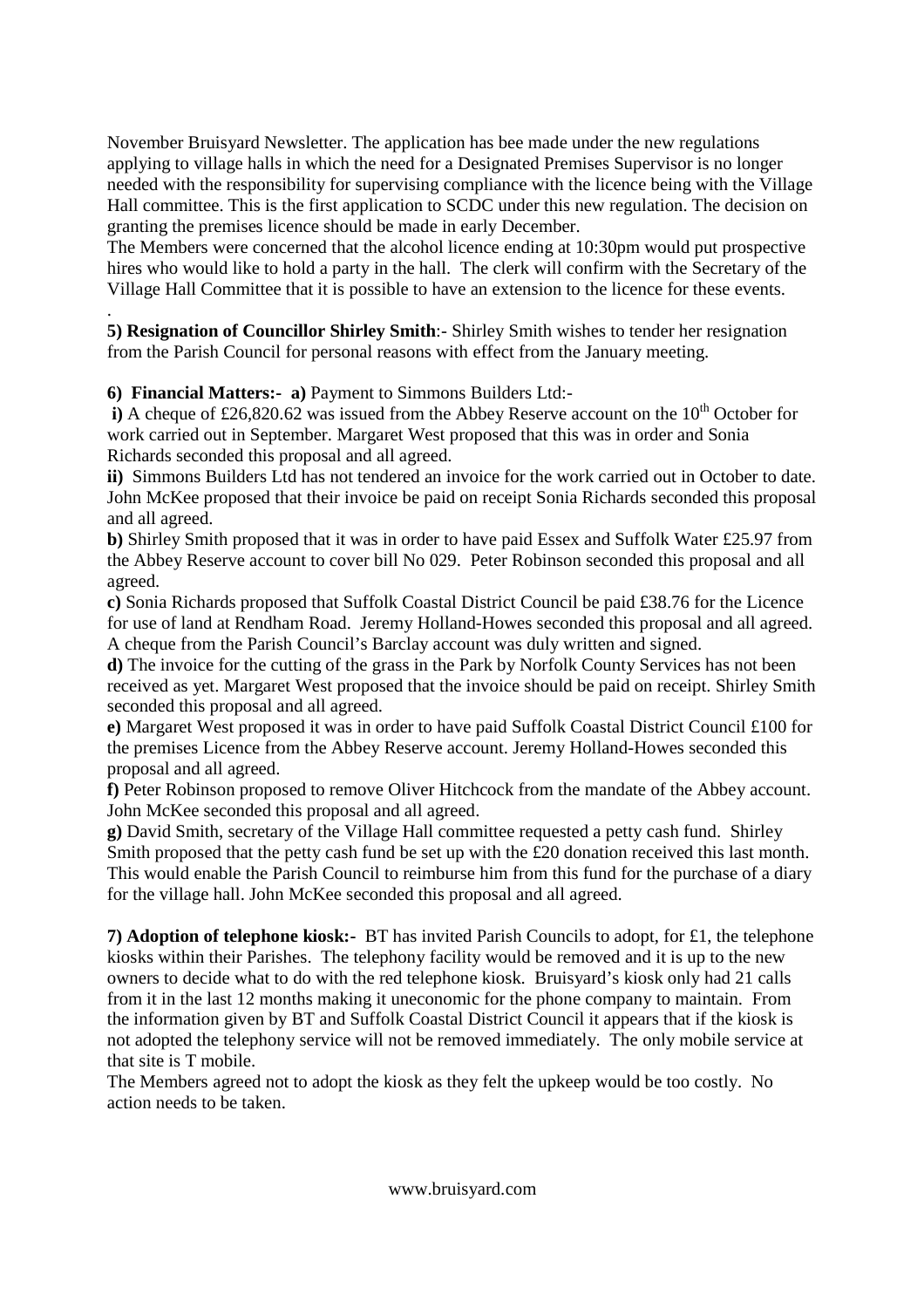**8) Park:- a)** The park has had a final cut for the year in the last two weeks. The contract for the cutting of the grass will be reviewed in the New Year. There may be changes required in the nature of the cutting as turf has been laid around the new village hall. John McKee offered to look after the newly turfed and seeded area of grass for the coming year. The other Members thanked him for this offer. 100squ metre of turf was donated and the rest to be purchased at cost. The invoice for this has not been received as yet. Again the Members thanked John McKee for arranging this.

**9) School catchment area survey:-** Jeremy Holland-Howes has analysed the information from the school survey questionnaires. There are 15 households with children and 26 children in the village:-

6 children (23%) go to a school within the catchment area.

11 children (43%) go to a school outside the catchment area.

9 children (34%) go to a private school.

These figures are almost identical to the response to the questions on schools in the Parish Plan survey carried out in 2005.

On the question of changing the catchment area to the Framlingham High school catchment 14 of the households were in favour of the change and the other had no objections to the change. Jeremy Holland-Howes has also calculated that the nearest primary school to Bruisyard is at Peasenhall and Thomas Mills High School in Framlingham is half the travelling distance for children than to Leiston High School – the present catchment area high school.

Jeremy Holland-Howes will write to the Education Authority to ask for the change of catchment area for Bruisyard to the Thomas Mills High School, Framlingham area using the survey as proof of strong support in the village for the change. He will point out that on average it will only involve 2 children per school year and that the children of Bruisyard in their present catchment area are not attending the closest schools geographically.

**10) Date of next meeting:-**  $26^{th}$  January. The dates for meetings for the year 2010 were fixed.

**11) Miscellaneous Items :-** The County Councillor, Colin Hart has money in the locality budget available. The Members agreed to ask him for £1000 towards the cost of the chairs for the hall. Shirley Smith has observed that the foot bridge on Church Road was overgrown with vegetation. The Clerk will contact Highways Department to ask for the access to the bridge to be cleared. There being no further business the Chairman closed the meeting at 8:40pm and thanked the PCC for the use of Vestry

Report from Colin Hart, the District and County Councillor

He reports that both District and County Councils are going to be under severe financial pressures for the foreseeable future. Given the state of the public finances Central Government grant is unlikely to increase and may even reduce. The District Council is therefore seeking to reduce costs by at least 20% over the next three years. It is hoped to achieve this partly by sharing services with Waveney District Council but the possibility of reduced service levels in some areas cannot be excluded and even the elimination of some services. Parish councils have all been invited to consultation meetings to offer their ideas on the options on cutbacks.

The County Council is under similar pressures. He is now Chairman of the Resources, Finance and Performance Scrutiny Committee. In mid-December this committee will be looking at the proposed SCC savings for 2010/11. The proposed savings are likely to be in the public domain at the start of December.